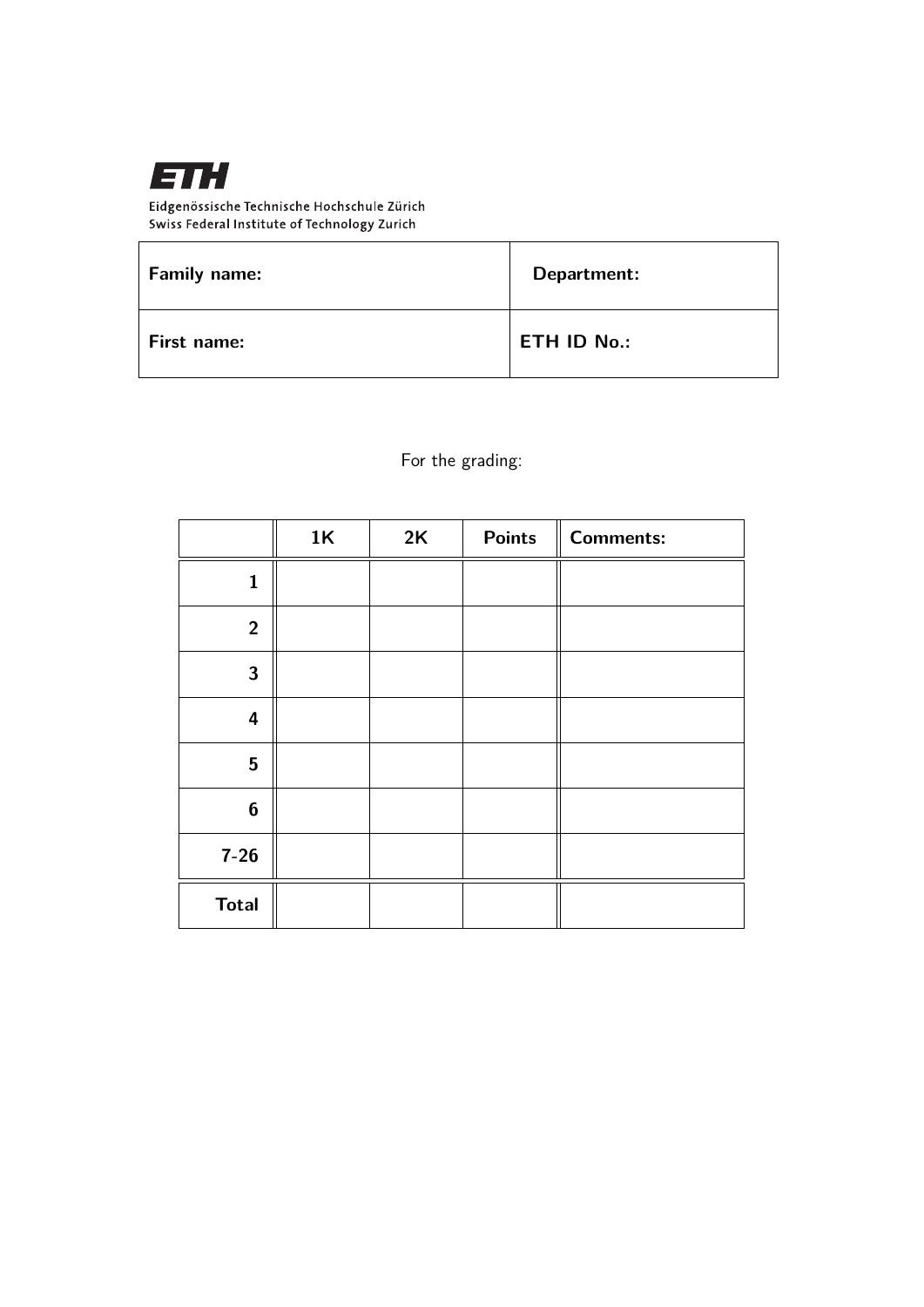# **MATHEMATICS I AND II EXAM**

**for students of Agricultural Science, Earth Sciences, Environmental Sciences, and Food Science**

## **Important:**

- Please fill the header on the cover page and lay your ETH-card visible on the table.
- Please write neatly with a non erasable blue or black pen, in particular not with a pencil. Beware that something that is too hard to read could be ignored.
- Please leave some empty space on the margins for the correction.
- This exam has 26 questions and lasts for 180 minutes.

#### **For questions 1-6:**

- Please write down all intermediate steps of your calculations and solutions.
- Write your name and ETH ID  $/$  Legi-Nr. on each additional sheet.
- The maximal score of each exercise part is given in the right margin.

#### **For questions 7-26:**

- Mark your answers clearly.
- There is always only one correct answer and 2 points per question.

## **Permitted aids:**

- Written notes up to 40 A4-Pages, one English dictionary,
- **no** calculator, **no** mobile phone, **no** laptop.
- Please switch off your mobile phone and stow it away.

# Good Luck!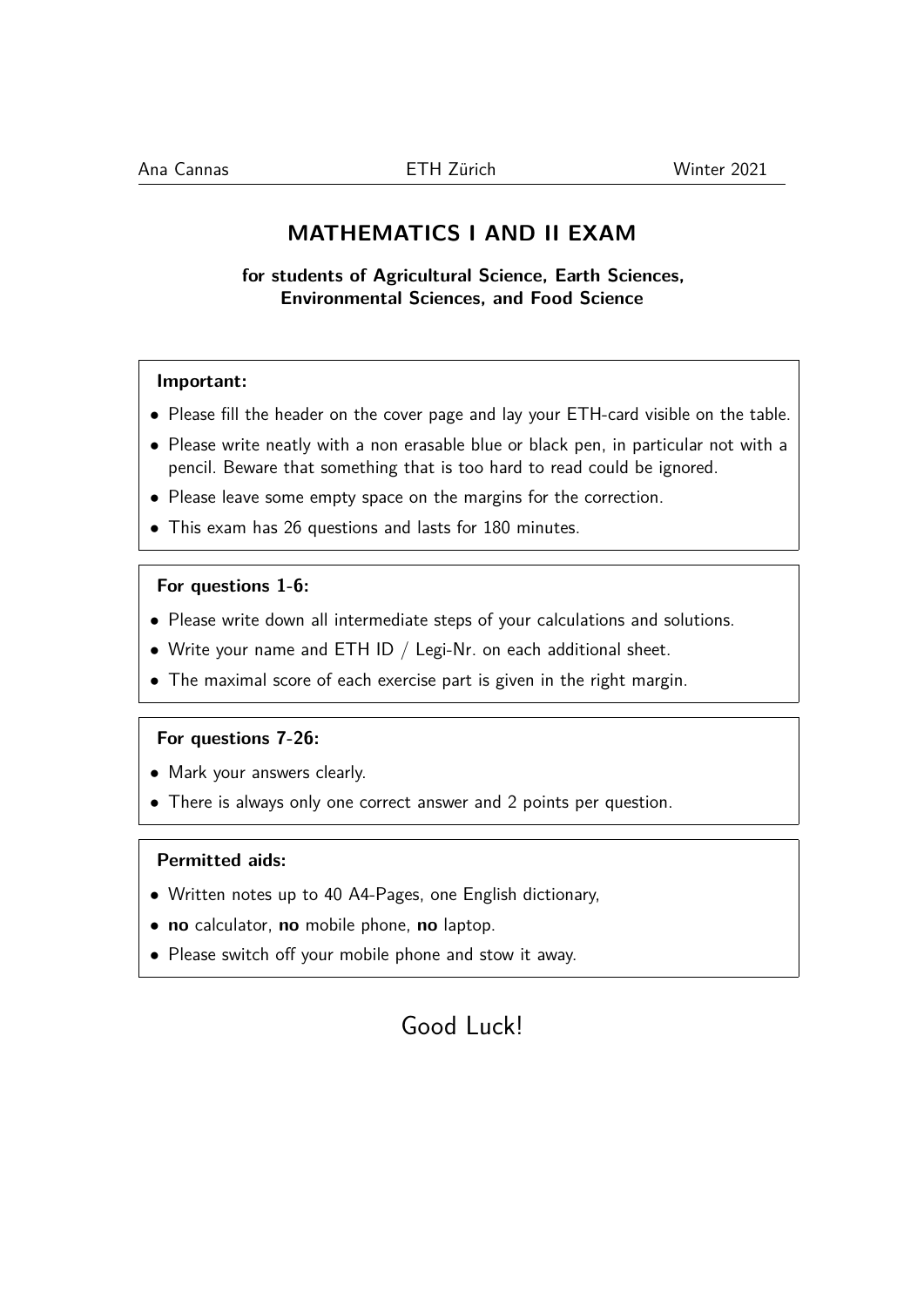**1.** Consider the function

$$
f(x) = \frac{e^{3x}}{x}
$$
 for x positive.

- **a)** Determine and classify the local extrema of  $f(x)$ . 4 points
- **b)** Determine the range of  $f(x)$ . 3 points
- **c)** Let  $F(x)$ ,  $x > 0$  be a function with

$$
\begin{cases} F'(x) = f(x) \\ F(1) = 0 \end{cases}
$$

and let  $G(x)$  be the inverse function of  $F(x)$ . Then we have that  $G(0) = 1$ . Determine  $G'(0)$ . You **do not** have to determine  $F(x)$ . 3 points

**2.** Determine the general solution of each of the following differential equations:

**a)** 
$$
y'' + 2\sqrt{2}y' + 2 = 0
$$
  
\n**b)**  $y' - 2xy - x = 0$  für  $x > 0$ .  
\n5 points  
\n5 points

**3.** Consider the matrix

$$
A = \begin{pmatrix} 1 & 0 & 0 \\ 1 & 1 & 1 \\ 0 & 4 & 1 \end{pmatrix}.
$$

- **a)** Determine the eigenvalues of *A*. 4 points 4 points
- **b)** Is *A* diagonalizable? 2 points
- **c)** For which vectors  $\vec{x}_0$  is

a solution of

 $\vec{x}(t) = e^t \vec{x}_0$ 

 $\dot{\vec{x}} = A\vec{x}$  ?

4 points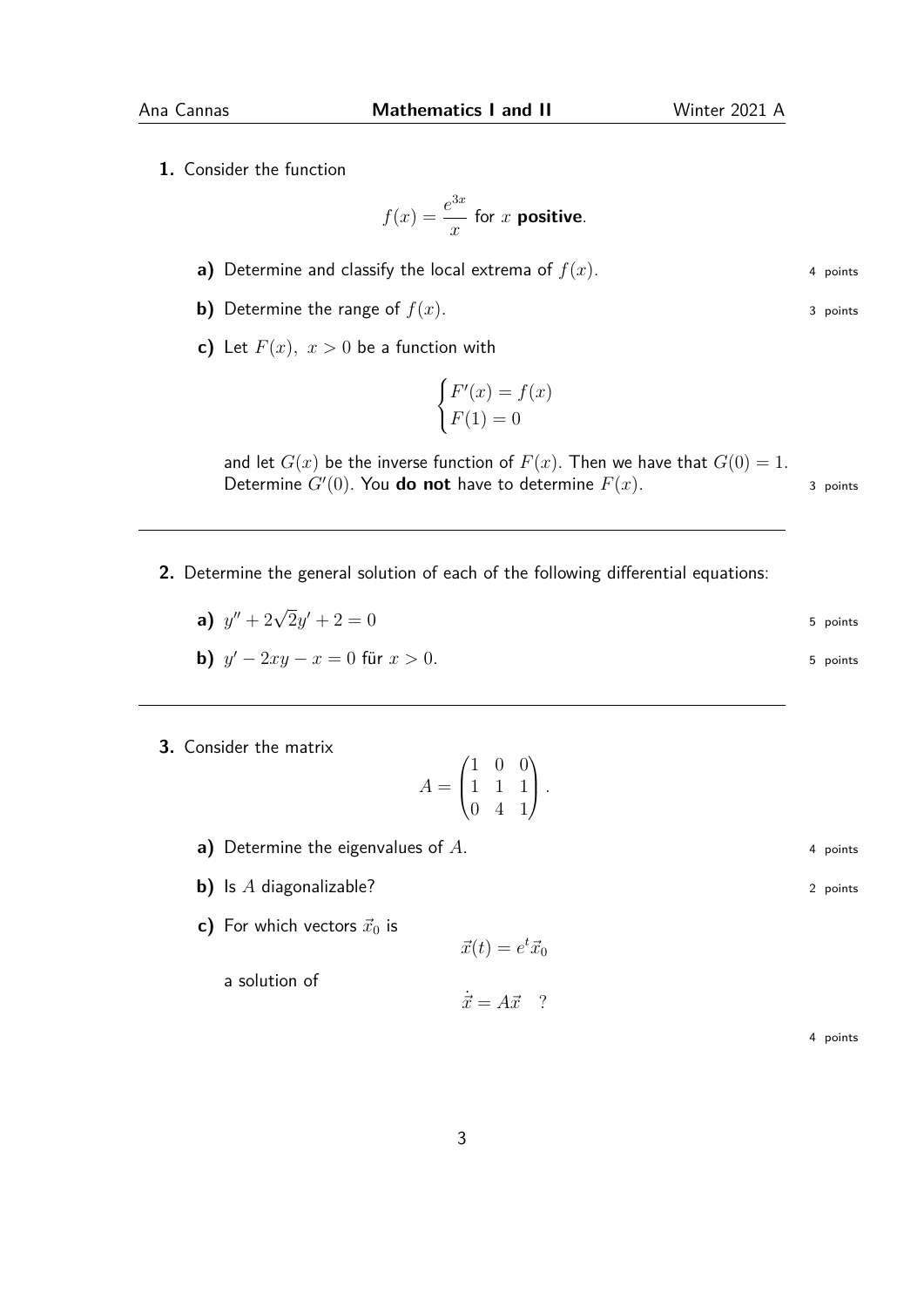**4.** Consider the vector field

$$
f(x, y) = \ln(x - y^2)
$$
 for  $x > y^2$ .

and its gradient  $\vec{F} = \text{grad}(f)$ .

- **a)** Determine the vector field  $\vec{F}$ . 2 points
- **b)** In which direction does f increase most rapidly at the point  $(x, y) = (2, 0)$ ?
- **c)** Does the equation

$$
f(x,y) = 0
$$

define a differentiable function of the form  $x = x(y)$  or of the form  $y = y(x)$ in a neighborhood of the point  $(x, y) = (1, 0)$ ? 3 points

- **d)** Determine the line integral of  $\vec{F}$  along the straight line  $C$  from the point  $(1,0)$  to the point  $(3,1)$ . 3 points
- **5.** Consider the vector field

$$
\vec{F}(x, y, z) = \begin{pmatrix} -y \\ x \\ z^2 \end{pmatrix}
$$

and the sphere

$$
A: x^2 + y^2 + z^2 = 5.
$$

- **a)** Determine  $\text{div}(\vec{F})$ . 2 points
- **b)** Determine the flux of  $\vec{F}$  through *A* outwards. 3 points
- **c)** Parametrize the intersection curve of A with the plane  $z = 1$  (in an arbitrary direction). 3 points
- **d)** Determine the circulation of  $\vec{F}$  along the curve from part c) in positive direction when looking from above. 4 points 4 points

2 points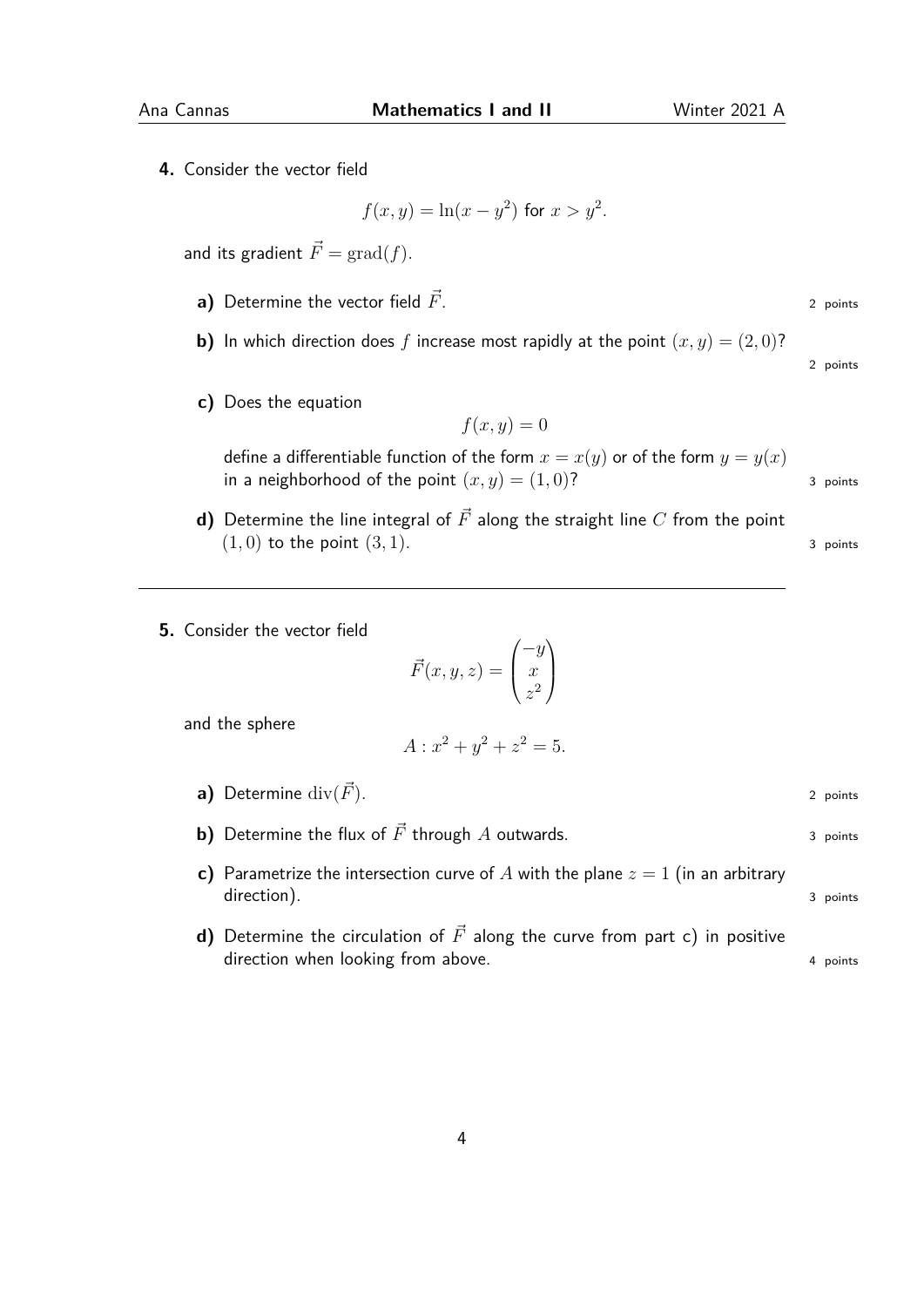**6.** Consider problems of the form

$$
\begin{cases} u_t = u_{xx} \\ u_x(0, t) = u_x(1, t) = 0 \\ u(x, 0) = f(x) \end{cases}
$$

for an unknown function  $u(x, y)$  and  $0 \le x \le 1$ ,  $t > 0$ .

**a)** Determine the solution *u*(*x, y*) of the problem with

$$
f(x) = 33 - 2\cos(5\pi x).
$$

You may use relevant eigenfunctions **without** deriving them. 4 points

**b)** With the ansatz  $u(x, y) = X(x)T(t)$  the PDE can be separated into a system of ODEs

$$
X'' - kX = 0
$$
 and 
$$
T' - kT = 0.
$$

Which boundary conditions does the function  $X(x)$  have to fulfill? Determine all functions  $X(x)$  that fulfill the boundary condition.  $4$  points

**For exercises 7-26:** Each question gives 2 points. Wrong or multiple answers give 0 points. Mark your answers on this exam.

**7.** Let

$$
A = \begin{pmatrix} 1 & 2 & 3 \\ 1 & 1 & 1 \\ 0 & 1 & 3 \\ 0 & 1 & 2 \end{pmatrix}.
$$

What are the rank and the dimension of the kernel of *A*?

(a) rank $(A) = 2$  und dim $(\ker(A)) = 0$ .

- (b) rank $(A) = 2$  und dim $(\ker(A)) = 1$ .
- (c) rank $(A) = 3$  und dim $(\ker(A)) = 0$ .
- (d) rank $(A) = 3$  und dim $(\ker(A)) = 1$ .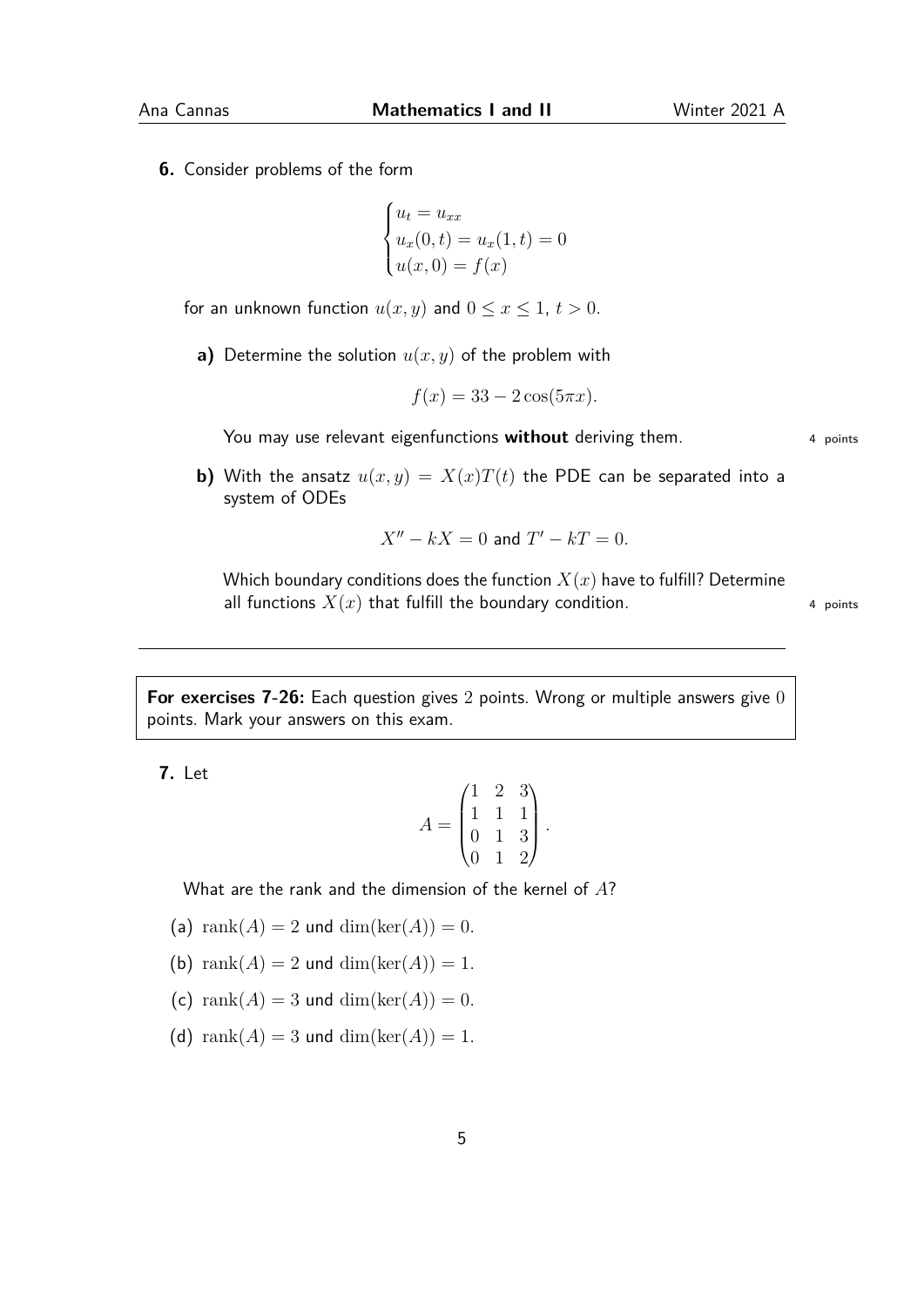**8.** Let

$$
A = \begin{pmatrix} 1 & 0 & 0 \\ 3 & 2 & 0 \\ -4 & 5 & -1 \end{pmatrix} \quad \text{and} \quad B = \begin{pmatrix} 2 & 5 & 0 \\ 0 & 3 & -4 \\ 0 & -1 & 2 \end{pmatrix}.
$$

Which of the following claims is **wrong**?

- (a)  $\det(2B^{-1}A^{-1}) = -1.$  (c)  $\det(2AB^{-1}) = -4.$ (b)  $\det(-B^{-1}A^2) = 1$ . (d) det( $-2A^{-1}$ ) = 4*.*
- **9.** Which picture shows the phase portrait of the system

$$
\frac{d\vec{x}}{dt} = \begin{pmatrix} 2 & 1 \\ -1 & 0 \end{pmatrix} \vec{x} \quad ?
$$

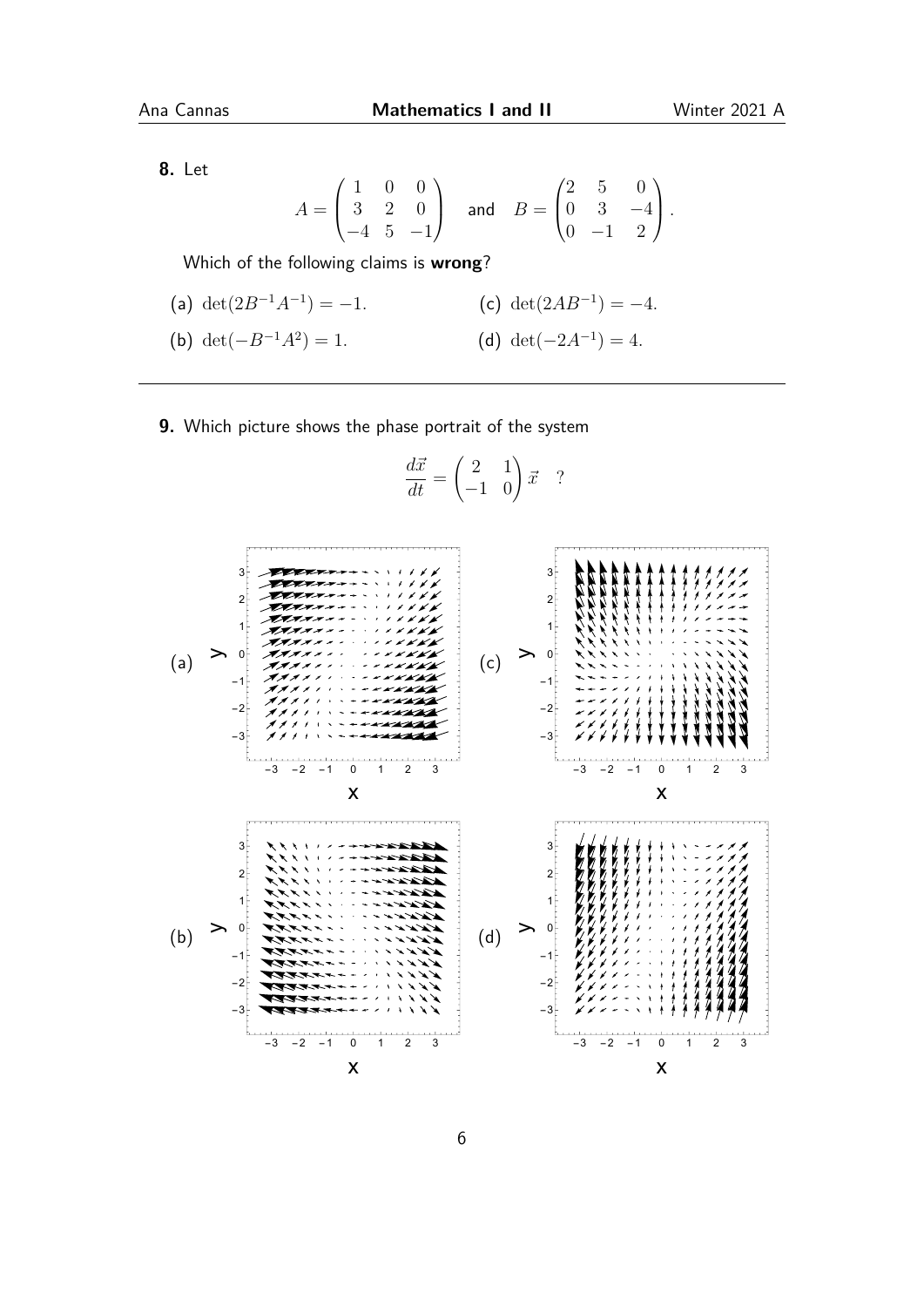**10.** A relationship between two measurements *x* and *y* has the following form in double logarithmic representation (i.e. instead of x and y, the quantities  $a = \log_{10}(x)$ and  $b = \log_{10}(y)$  are plotted against the axes):

$$
b=3a-1.
$$

Which function  $y = f(x)$  represents this relationship?

(a)  $y = 10^{1-3x}$ . (b)  $y = 10^{3x-1}$ . (c)  $y = \frac{1}{10}x^3$ . (d)  $y = 10x^3$ .

- **11.** Which of the following limits exist?
	- (1)  $\lim_{x\to 0} \frac{e^{2x}-2e^x+1}{x^2}$ *x*2

(II) 
$$
\lim_{x \to +\infty} \frac{\cos(x)}{\ln(x)}
$$

- (a) Both limits exist.
- (b) Limit (I) exists, but limit (II) does not exist.
- (c) Limit (I) does not exist, but limit (II) exists.
- (d) Both limits do not exist.

**12.** The expression  $\frac{(2-4i)^2}{i-3}$  $\frac{-4i)^2}{i-3}$  can be transformed into (a)  $-2 - 6i$ . (b)  $-2 + 6i$ . (c)  $2 - 6i$ . (d)  $2 + 6i$ .

- **13.** Let  $z = \frac{1}{2}$   $\sqrt{3}$  $\frac{\sqrt{3}}{2}i$ . What is the real part of  $z^9$ ?  $(a) \sqrt{3}$ 2 (b)  $-1$  (c) 0 (d)  $\frac{1}{2}$
- **14.** What is the derivative of the function

$$
f(x) = \int_{e^{-x}}^{0} \cos(t^2) dt
$$

at the point  $x = 0$ ?

(a)  $-1$ . (b)  $-\cos(1)$ . (c)  $\cos(1)$ . (d) 1.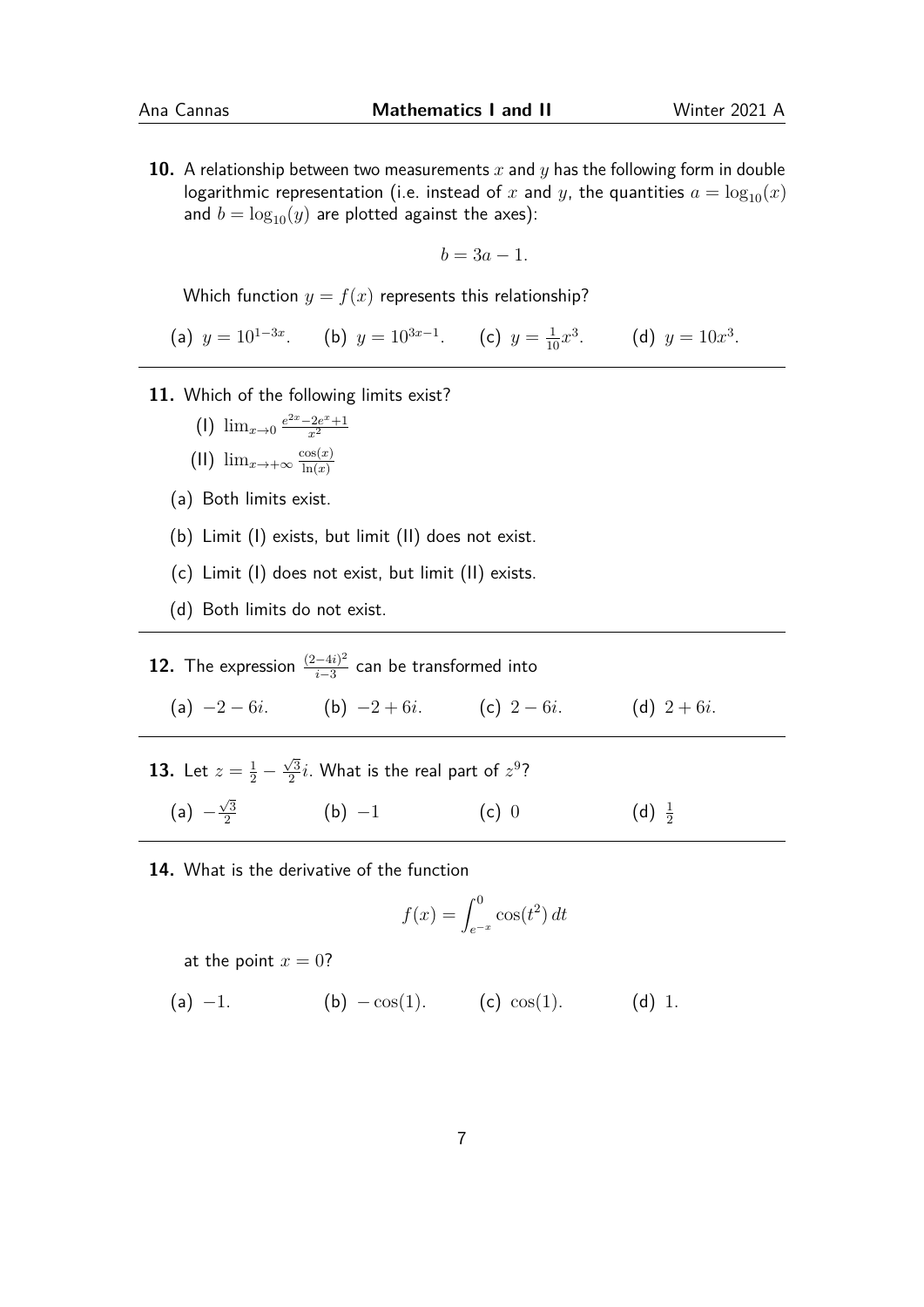**15.** Which is the equation in polar coordinates of the following parabola branch?

$$
y = x^2, \quad x > 0
$$

$$
\begin{array}{ll}\n\text{(a) } r = \frac{\sin(\theta)}{\cos^2(\theta)}, \frac{\pi}{4} < \theta < \frac{\pi}{3}.\n\end{array}\n\quad\n\begin{array}{ll}\n\text{(c) } r = \cos^2(\theta) - \sin(\theta), \frac{\pi}{4} \le \theta < \frac{\pi}{2}.\n\end{array}
$$
\n
$$
\begin{array}{ll}\n\text{(b) } r = \frac{\sin(\theta)}{\cos^2(\theta)}, \ 0 < \theta < \frac{\pi}{2}.\n\end{array}\n\quad\n\begin{array}{ll}\n\text{(d) } r = \cos^2(\theta) - \sin(\theta), \ 0 < \theta \le \frac{\pi}{3}.\n\end{array}
$$

**16.** The trajectory of a particle satisfies the following initial value problem:

$$
\begin{cases}\n\frac{d\vec{r}}{dt} = \begin{pmatrix}\n-2\sin(t) \\
\cos(t)\n\end{pmatrix} \\
\vec{r}(0) = \begin{pmatrix}\n2 \\
1\n\end{pmatrix}\n\end{cases}
$$

Which of the following points does **not** lie on the trajectory of the particle?

(a) 
$$
\begin{pmatrix} -2 \\ 1 \end{pmatrix}
$$
 (c)  $\begin{pmatrix} 1 \\ 0 \end{pmatrix}$   
\n(b)  $\begin{pmatrix} 0 \\ 2 \end{pmatrix}$  (d)  $\begin{pmatrix} 0 \\ 0 \end{pmatrix}$ 

**17.** The domain *D* of the function

$$
f(x,y) = \sqrt{x^2 + y^2 - 3}
$$

is

- (a) open and bounded.
- (b) open and unbounded.
- (c) closed and bounded.
- (d) closed and unbounded.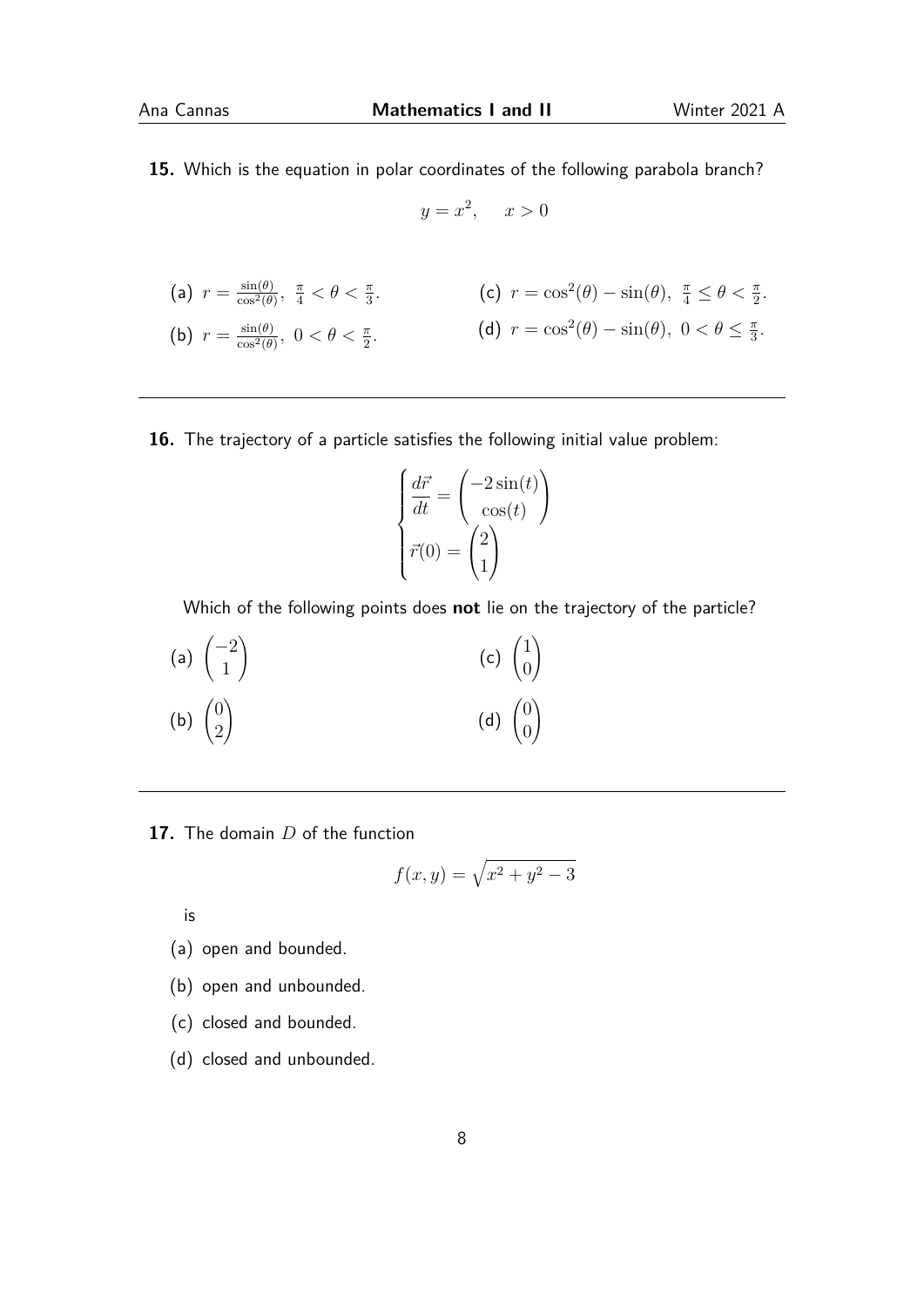**18.** Which of the following pictures shows the level curves of the function

$$
f(x,y) = e^{x+y+4}
$$

*<sup>x</sup>*+*y*+4 ?



**19.** Consider the composition of the function

$$
f(x,y) = x^2y
$$

with differentiable functions  $x(u)$  and  $y(u)$ . Calculate the derivative

$$
\frac{d}{du}f(x(u),y(u)).
$$

(a) 
$$
2x(u)x'(u)y'(u)
$$
.  
\n(b)  $2x(u)x'(u) + y'(u)$ .  
\n(c)  $2(x(u))^2 x'(u)y(u)y'(u)$ .  
\n(d)  $2x(u)x'(u)y(u) + (x(u))^2 y'(u)$ .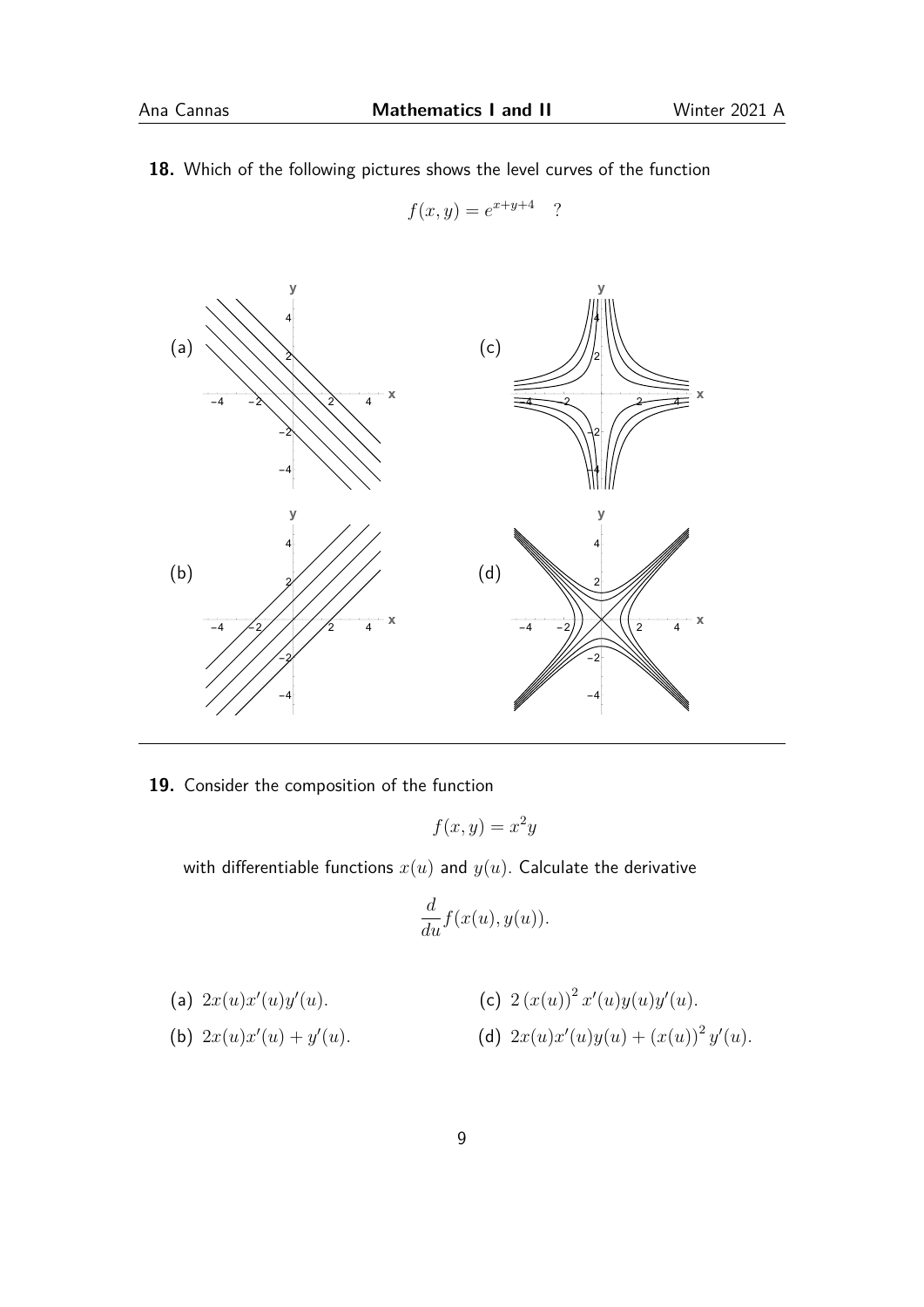**20.** Which point is a saddle point of

$$
f(x, y) = 3x^2 - 3y^2 + 2y^3 + 6xy
$$
?

(a)  $(-2, 2)$ *.* (b)  $(-1, -1)$ *.* (c)  $(0, -1)$ *.* (d)  $(0, 0)$ *.* 

**21.** Consider an integral of the form

$$
\int_0^1 \int_0^{1-z} \int_0^{1-y-z} f(x, y, z) \, dx \, dy \, dz.
$$

What is the corresponding domain of integration?





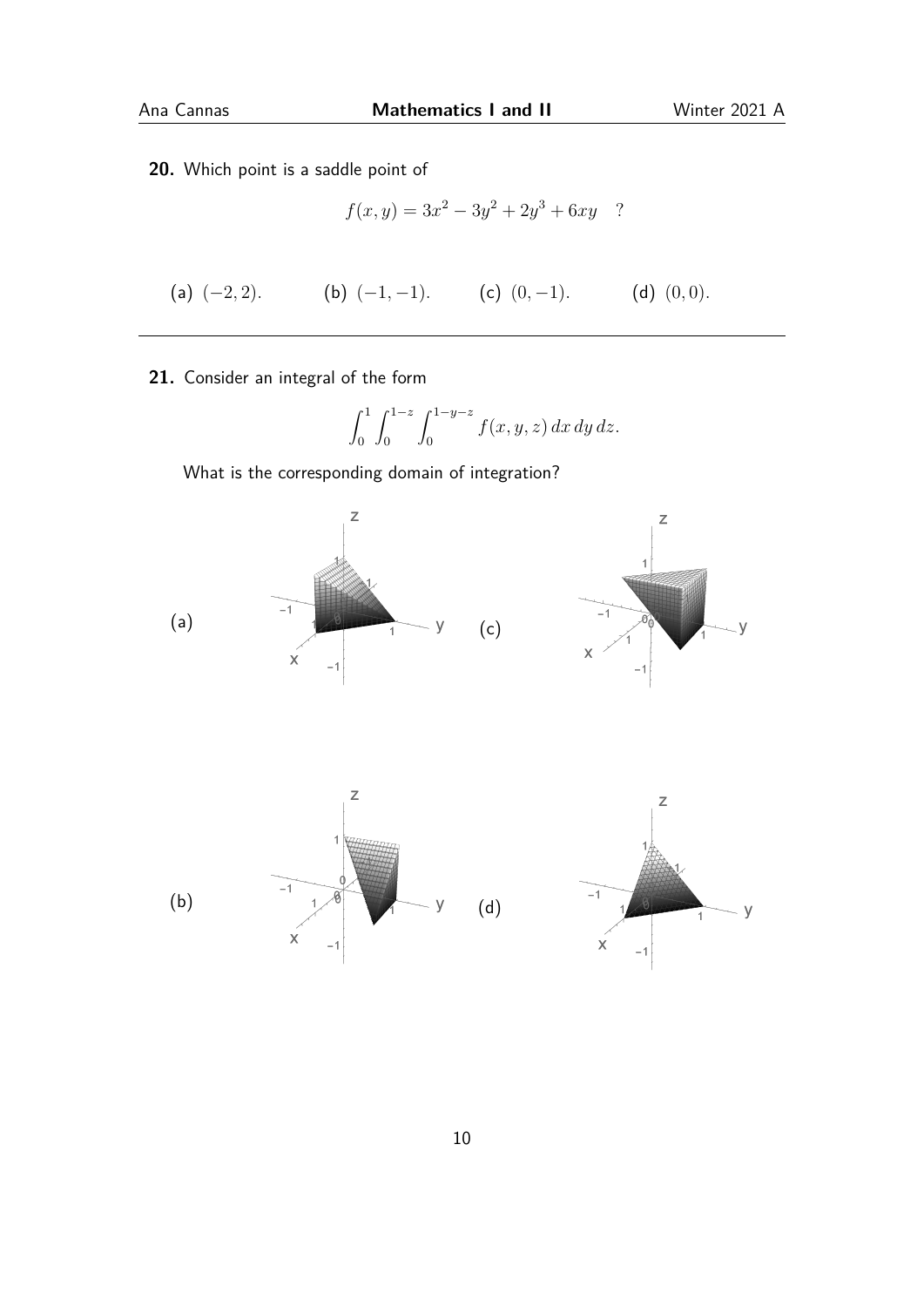**22.** Which of the following inequalities describes the solid  $V \subseteq \mathbb{R}^3$  given by

$$
z \le \sqrt{3(x^2 + y^2)}
$$

in spherical coordinates?

| (a) $0 \leq \varphi \leq \frac{\pi}{6}$ . | (c) $\frac{\pi}{6} \leq \varphi \leq \pi$ . |
|-------------------------------------------|---------------------------------------------|
| (b) $0 \leq \varphi \leq \frac{\pi}{3}$ . | (d) $\frac{\pi}{3} \leq \varphi \leq \pi$ . |

**23.** The volume of the bounded solid defined by

$$
\sqrt{x^2 + z^2} \le y \le 2 - x^2 - z^2
$$



**24.** What is the outwards flux of the vector field

$$
\vec{F} = \begin{pmatrix} x - x^2 + 3xy^2 \\ 2x - y^3 - y \end{pmatrix}
$$

through the boundary curve of the rectangle

$$
0 \le x \le 1, \quad -1 \le y \le 1 \quad ?
$$

(a) 
$$
-2
$$
. (b)  $-1$ . (c) 1. (d) 2.